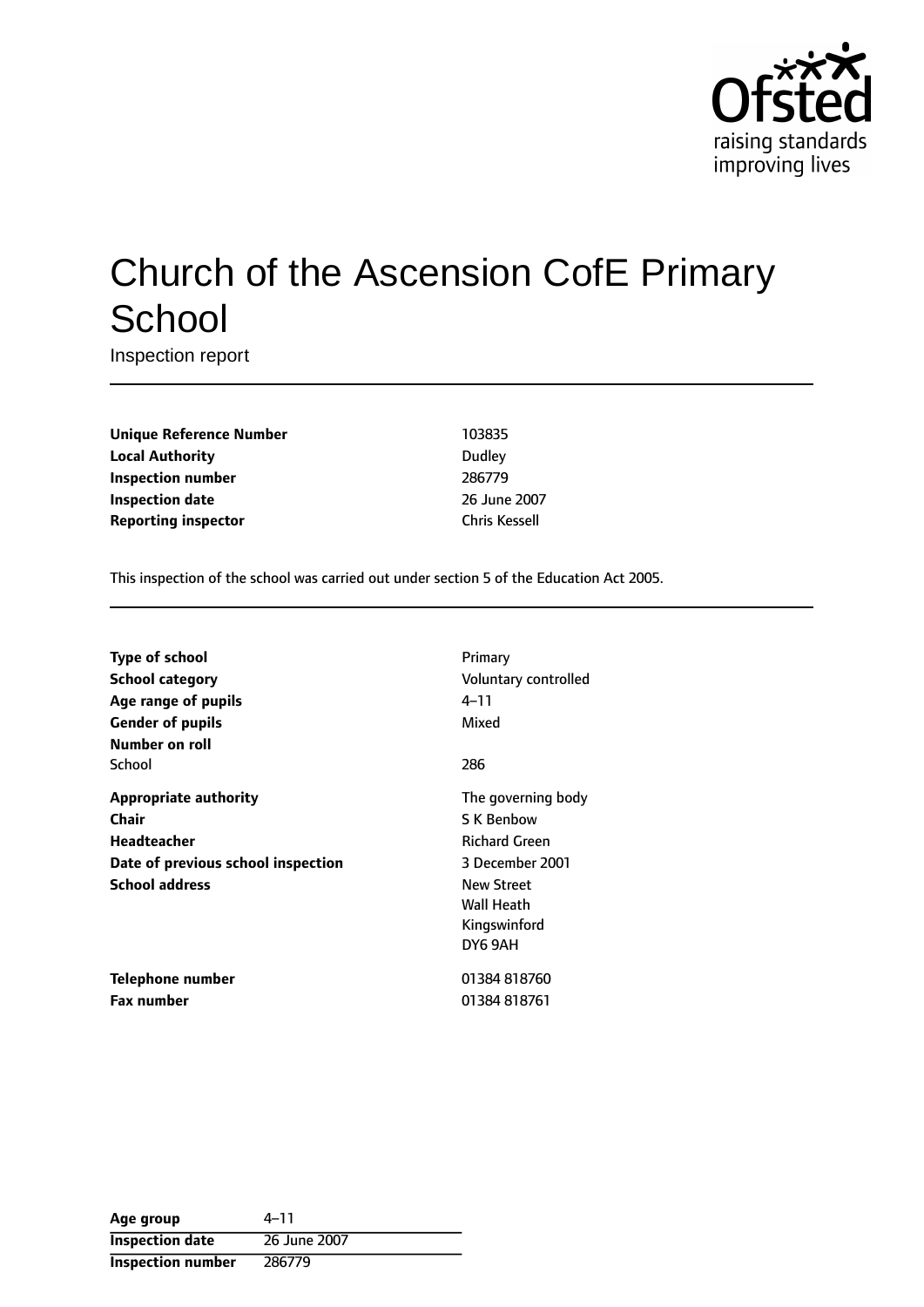.

© Crown copyright 2007

#### Website: www.ofsted.gov.uk

This document may be reproduced in whole or in part for non-commercial educational purposes, provided that the information quoted is reproduced without adaptation and the source and date of publication are stated.

Further copies of this report are obtainable from the school. Under the Education Act 2005, the school must provide a copy of this report free of charge to certain categories of people. A charge not exceeding the full cost of reproduction may be made for any other copies supplied.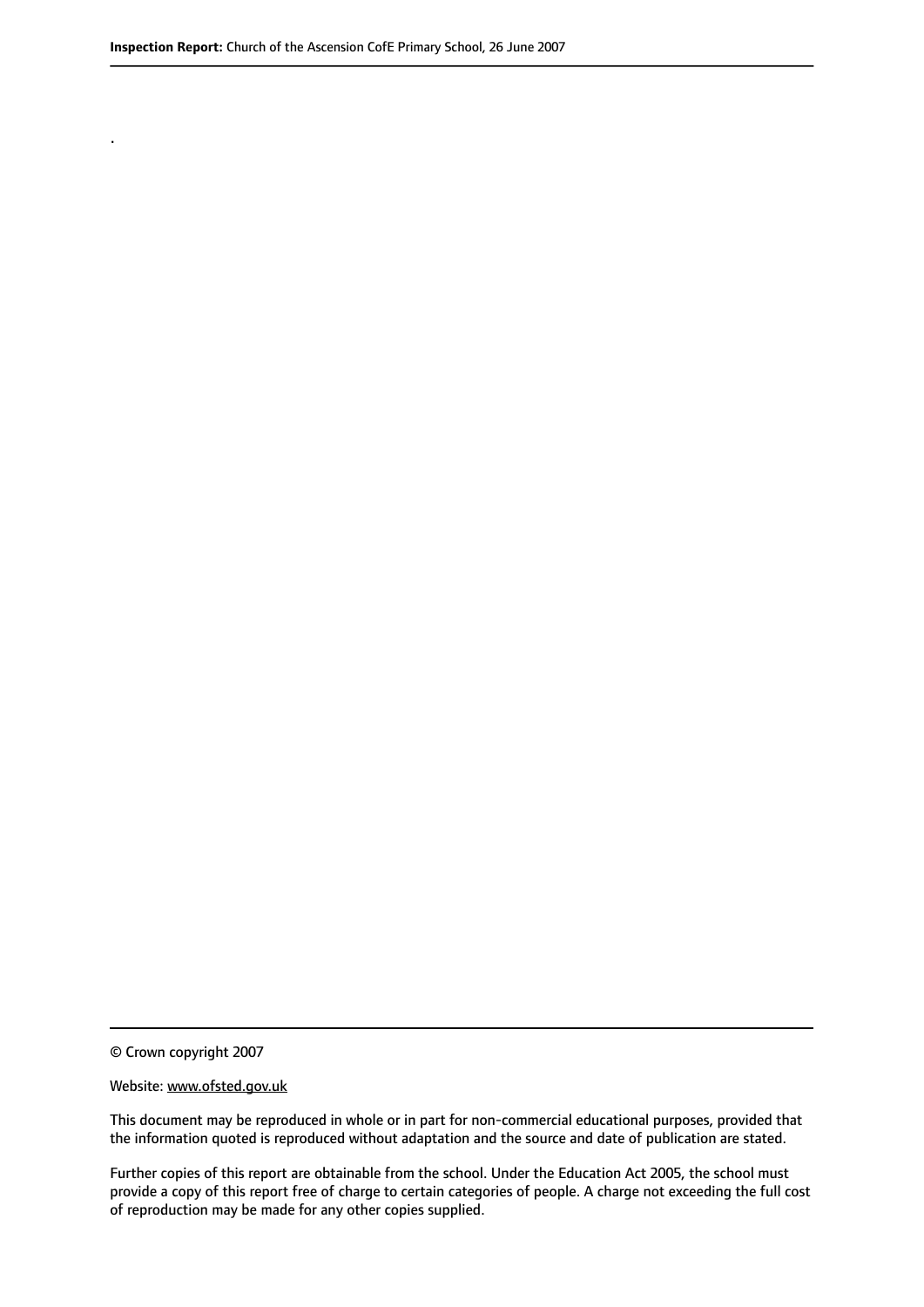# **Introduction**

The inspection was carried out by one Additional Inspector.

## **Description of the school**

The school is above average in size and most pupils come from White British backgrounds. Only a few pupils are eligible for free school meals and the proportion of pupils with learning difficulties and disabilities is below average.

## **Key for inspection grades**

| Grade 1 | Outstanding  |
|---------|--------------|
| Grade 2 | Good         |
| Grade 3 | Satisfactory |
| Grade 4 | Inadequate   |
|         |              |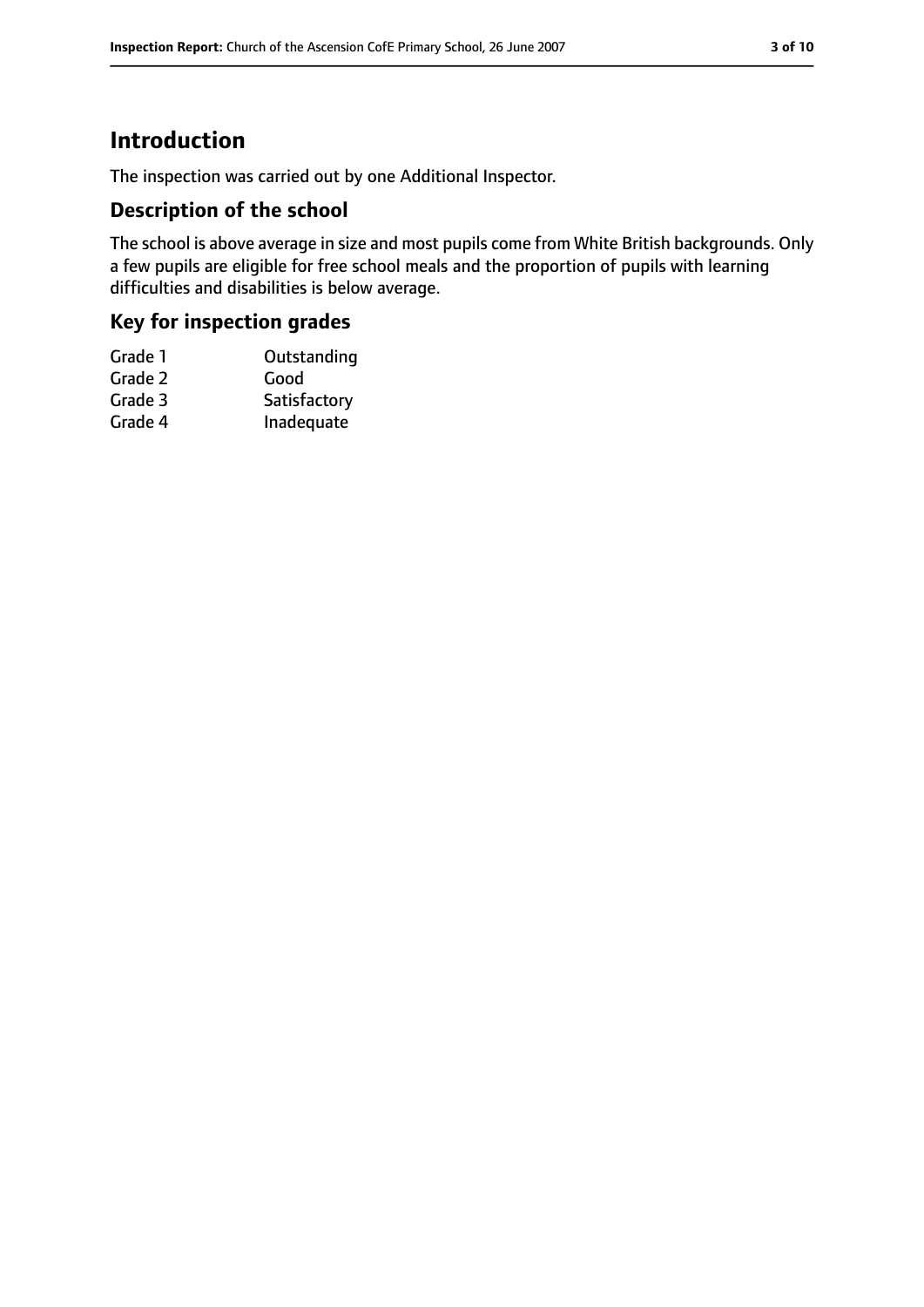# **Overall effectiveness of the school**

#### **Grade: 2**

This is a good school with some outstanding features, particularly with regards to pupils' personal development and well-being. Pupils are very happy at school and develop into mature, caring and sensible individuals who are very well prepared for the next stage of their education and later lives. Their understanding of the importance of a balanced diet and regular exercise is excellent. Pupils appreciate the improvements in the 'healthiness' of school dinners and 'grab-bags' and the opportunities the school provides for them to take part in sporting activities.

Achievement is good. Pupils get a good start in the Foundation Stage (Reception classes) which then continues in Years 1 to 6. By the time the pupils leave school, standards are well above average. The good progress that pupils make is the result of good teaching and learning. Lessons are well organised so that pupils of all abilities make good progress. Pupils respond well to the teachers' high expectations of standards of work and behaviour. Consequently, they are keen to answer questions and talk about their work. They are encouraged to take responsibility for their learning and work together well in groups or independently. The older pupils, for example, appreciate being treated as 'young adults'. Staff keep a careful track of pupils' progress. Teachers' marking assesses what pupils have achieved in individual lessons but does not always provide sufficient guidance on how to improve further.

The school's good curriculum contributes well to pupils' considerable enjoyment of school and many aspects of their personal development. Year 6 pupils spoke very positively about the 'Health Week' where, in their words, 'We learnt about things we need to know as we grow up'. Care, guidance and support are good. The school is a caring, Christian community where pupils feel safe and secure. Although pupils acknowledge that there is some bullying, they describe it as 'falling outs' which are resolved quickly. They also identify that there is always someone they can turn to if they have any problems or concerns. There are very strong relationships between staff and pupils. Pupils devise their own personal learning targets but these are not always directly related to their capabilities. The school acknowledges that this is an area for development, along with providing the pupils with more opportunities to self-assess their work.

The school is successful because leadership and management are good. Academic performance is monitored rigorously and the school has continued to improve since it was last inspected. The headteacher and hard-working staff team have a good awareness of the school's strengths and areas for development. Recent improvements in pupils' writing standards indicate that the school has a good capacity to improve further. Most parents are very supportive of the school. Typical comments include, 'Pupils are given a good, balanced education', 'Staff are professional and approachable' and 'We're sad they are leaving'. Although the school conducts an annual questionnaire with its parents, a very small minority feel that their suggestions and concerns are not taken into account.

## **What the school should do to improve further**

- Provide the pupils with learning targets that are relevant to their capabilities and ensure they are given clear guidance on how to achieve their targets and opportunities to self-assess their progress.
- Ensure that all parents feel that their suggestions and concerns are taken into account.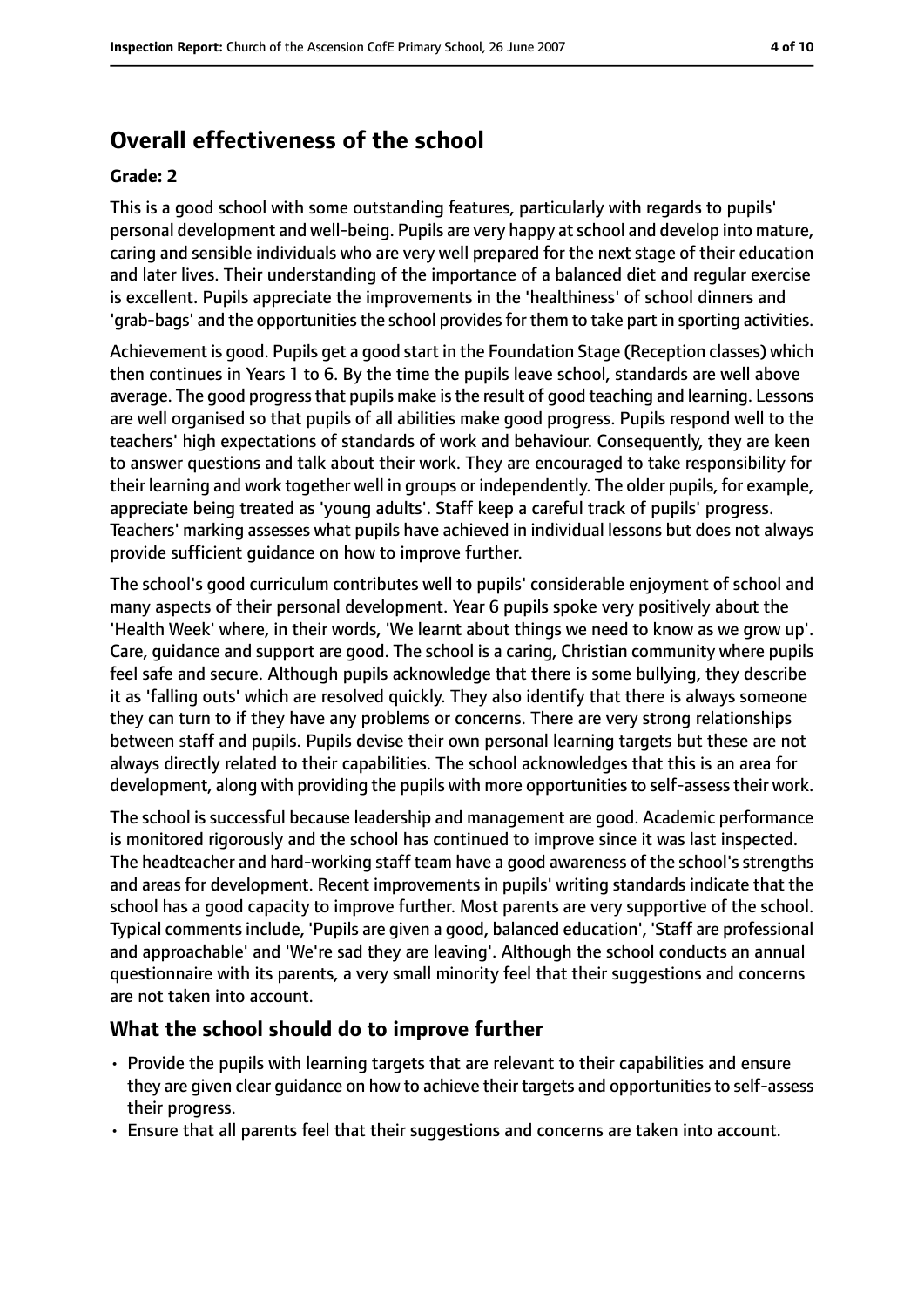# **Achievement and standards**

#### **Grade: 2**

Standards are well above average and pupils' achievement is good. Children enter school with abilities which are slightly above those expected for their age. Children make good progress in the Reception classes as a result of effective teaching and well-organised provision. Most exceed the expected levels by the time they enter Year 1. All pupils, including those with learning difficulties and disabilities, continue to make good progress as they move through Years 1 to 6 and attain well- above-average standards in English, mathematics and science. The school sets challenging and realistic targets and ensures that all pupils reach their potential. The proportion of pupils that reach or exceed the higher Level 5 in Year 6 is much higher than found nationally. Analysis of the 2006 national assessments indicated to the school that pupils did not do as well in writing as they did in reading. The school has worked hard to improve this and predictions for 2007 look promising.

# **Personal development and well-being**

#### **Grade: 1**

The pupils' outstanding personal development is shown in their friendly, relaxed and confident manner. It is not often than an Ofsted inspector is thanked for inspecting the school. The school's Christian ethos contributes significantly to the pupils' excellent spiritual, moral, social and cultural development. The pupils raise funds for a number of charities selected by the school council, including a school in Peru. They also contribute well to the local community, taking part in wide-ranging events such as carrying out traffic and road surveys and providing harvest boxes for local people. Their enthusiasm and immense enjoyment of school is reflected in the high levels of attendance. Pupils' behaviour is outstanding. They acknowledge that very occasionally, one or two of them 'have their moments,' but these are very rare. Pupils' awareness of safe practice is good and is demonstrated by the sensible way they move around the school and, for example, when monitors put out equipment for assembly. The pupils' maturity and self-confidence is outstanding. This serves them very well for the future along with their well-above-average standards in English and mathematics.

# **Quality of provision**

## **Teaching and learning**

#### **Grade: 2**

Good quality teaching ensures that pupils make good progress throughout the school. Pupils respond enthusiastically by working hard and becoming confident learners. They show good levels of concentration in lessons. Classrooms are interesting places and there is always a 'buzz' of enthusiasm. Pupils are proud of their work, keen to answer questions and eager to please. Teachers set clear learning intentions so that pupils are aware of what they are learning and why it is important. Once activities begin, pupils are fully engaged in their work. Work is marked regularly against lesson objectives. However, marking is not always as helpful as it could be in informing pupils of what they need to do to improve. Pupils' own assessment of their work is not fully established in the school and recognised as an area for development. Teaching assistants are used well to support pupils and make a significant contribution to their learning.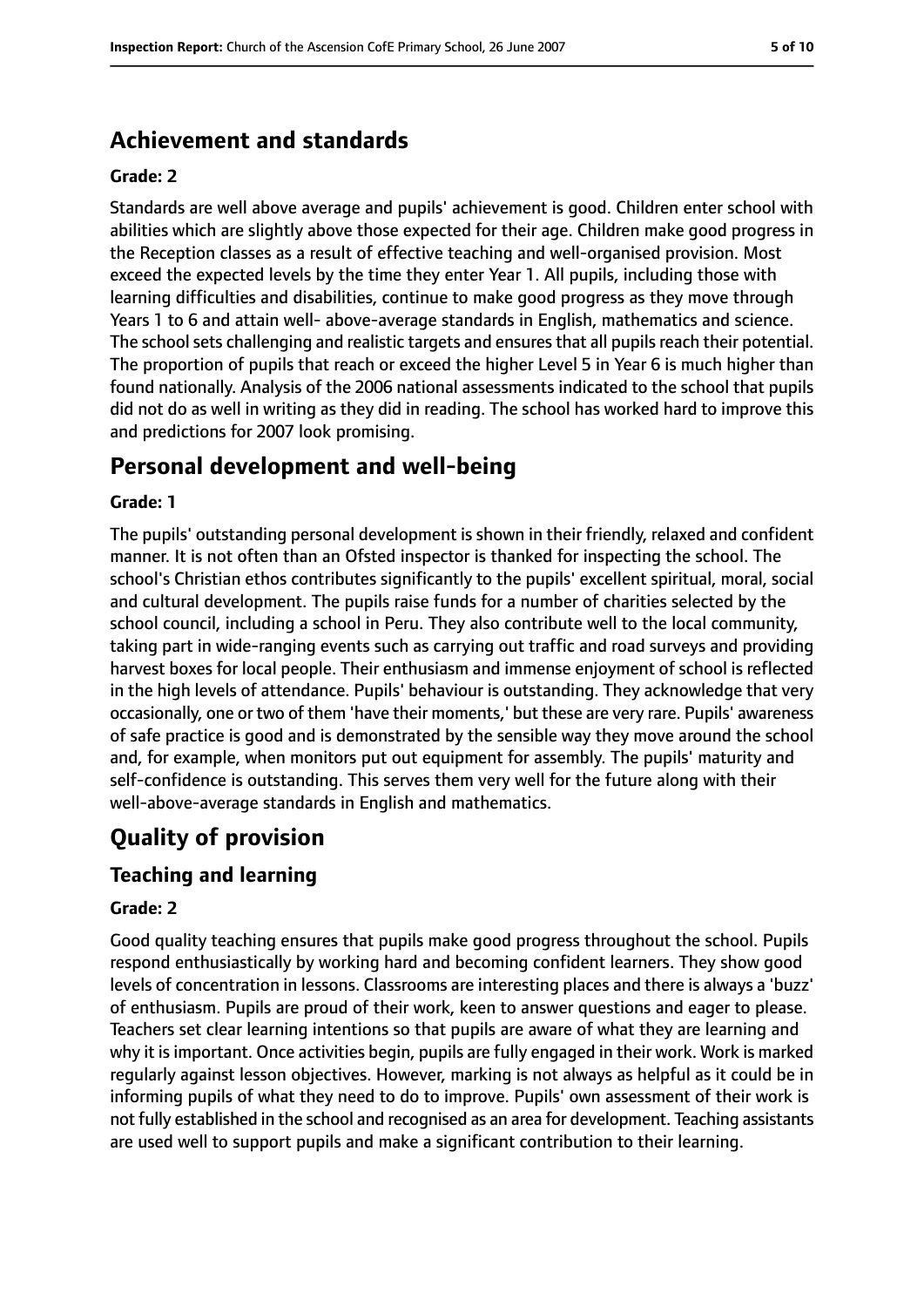## **Curriculum and other activities**

#### **Grade: 2**

The good curriculum ensures that pupils of all abilities make good progress. Parents are impressed by the way that their children settle into school quickly. A good focus is placed on the children's personal and social development in the Reception classes. As a result, children's enthusiasm for learning begins here. Currently, the school is developing the links between the Reception and Year 1 curriculum. Pupils find activities enjoyable and their work in subjects like geography, history and art is good. However, the natural links that exist between subjects are not always exploited by the school's curriculum. Pupils' experiences are increased significantly by enrichment activities and extra-curricular clubs. All pupils, for example, have the opportunity to begin to speak a modern foreign language and the Year 6 pupils spoke fondly of their recent residential visit to Paris.

#### **Care, guidance and support**

#### **Grade: 2**

Many aspects of the school's care, guidance and support contribute to the pupils' very good personal qualities. Procedures for safeguarding pupils are securely in place and reviewed regularly. Parents have good opportunities to be involved in their child's education, with regular reviews of their progress. The school has effective links with outside organisations that benefit the pupils. 'National Healthy Schools Status' and the 'Sports Council Active Mark' are good examples of this. Pupils are given good academic guidance on a day-to-day basis in the classroom. Teachers' interactions with their pupils are good. However, pupils' targets for learning are not specific enough and not all pupils can remember what their targets are.

# **Leadership and management**

#### **Grade: 2**

The good leadership and management of the school have led to pupils achieving well whilst enjoying a rich and exciting education. Evaluation of the school's work is effective and performance is monitored thoroughly. The school is in a good position to identify pupils who either need extra support or more challenging work because of the detailed use of information about the progress of pupils. The headteacher tends to check on the quality of teaching and learning more informally than normally expected. However, he has a good understanding of the school's strengths and areas for development. Although most parents are supportive of the school, a few worry about the levels of communication between home and school and, particularly, whether parents' and carers' views and concerns are listened to. Governors are proud of the school. They provide strong support, are actively involved in strategic development and are aware of their responsibilities to hold the school to account.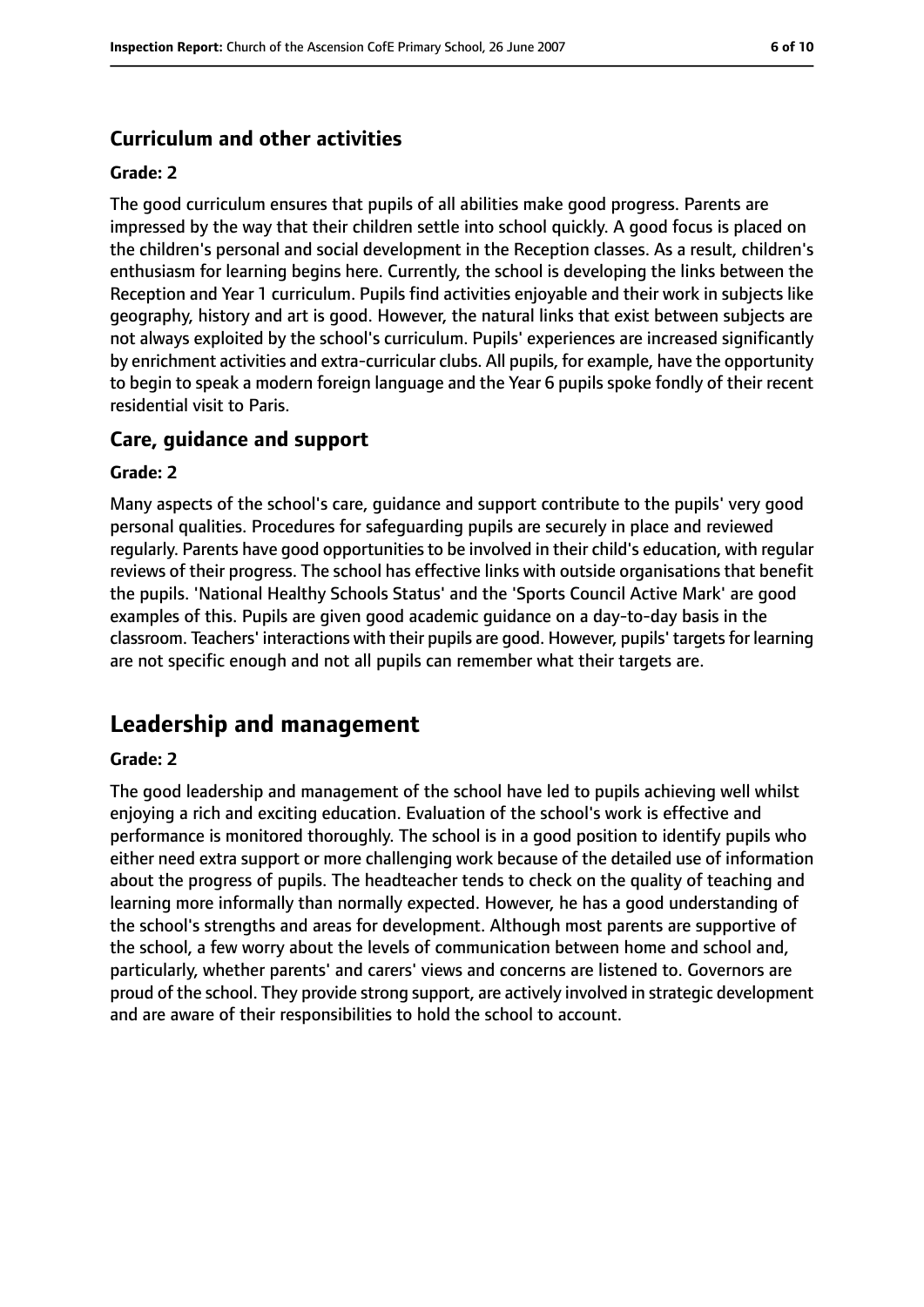**Any complaints about the inspection or the report should be made following the procedures set out in the guidance 'Complaints about school inspection', which is available from Ofsted's website: www.ofsted.gov.uk.**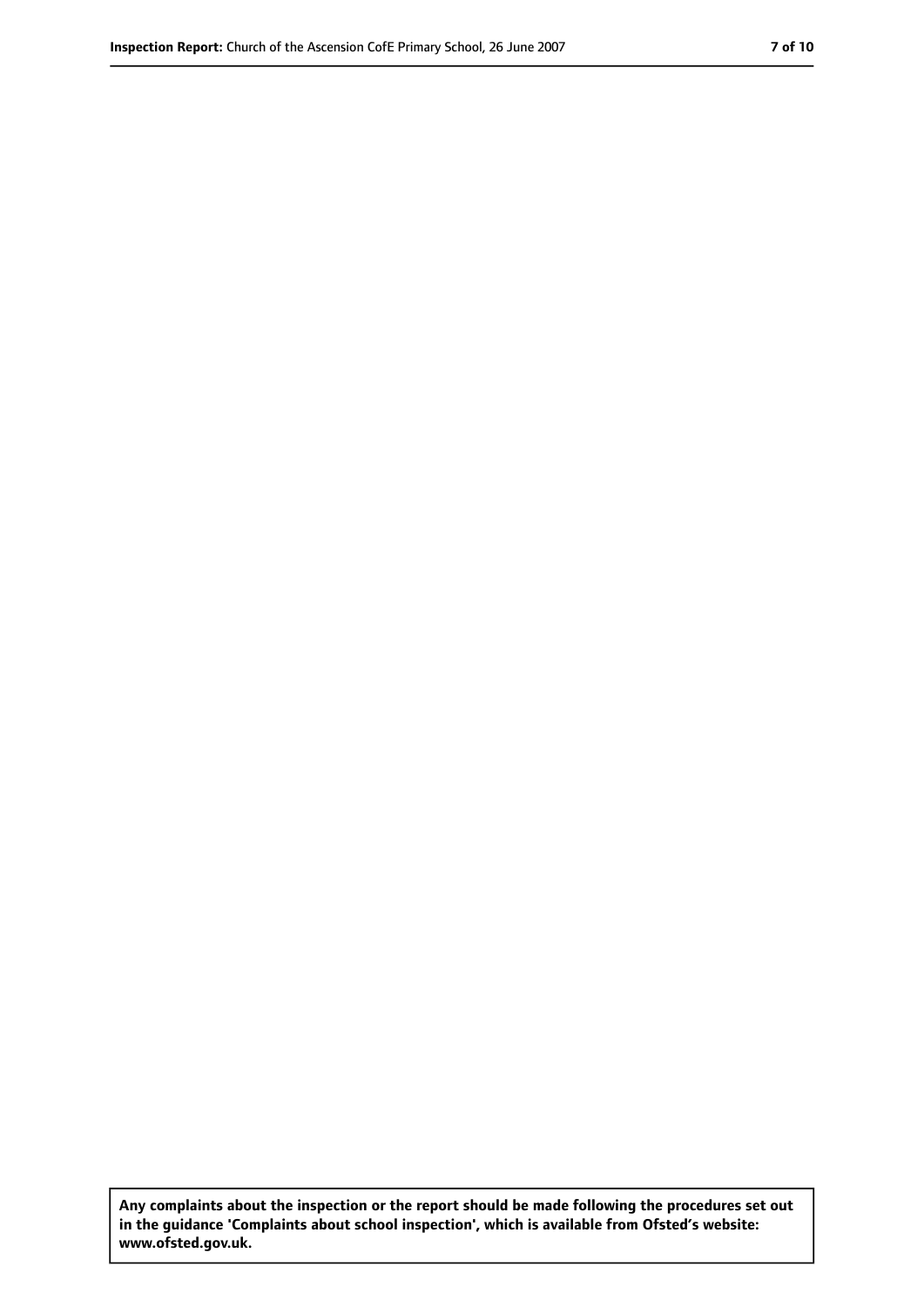#### **Annex A**

# **Inspection judgements**

| Key to judgements: grade 1 is outstanding, grade 2 good, grade 3 satisfactory, and grade 4 | <b>School</b>  |
|--------------------------------------------------------------------------------------------|----------------|
| inadequate                                                                                 | <b>Overall</b> |

# **Overall effectiveness**

| How effective, efficient and inclusive is the provision of education, integrated<br>care and any extended services in meeting the needs of learners? |     |
|------------------------------------------------------------------------------------------------------------------------------------------------------|-----|
| How well does the school work in partnership with others to promote learners'<br>well-being?                                                         |     |
| The quality and standards in the Foundation Stage                                                                                                    |     |
| The effectiveness of the school's self-evaluation                                                                                                    |     |
| The capacity to make any necessary improvements                                                                                                      |     |
| Effective steps have been taken to promote improvement since the last<br>inspection                                                                  | Yes |

## **Achievement and standards**

| How well do learners achieve?                                                                               |  |
|-------------------------------------------------------------------------------------------------------------|--|
| The standards <sup>1</sup> reached by learners                                                              |  |
| How well learners make progress, taking account of any significant variations between<br>groups of learners |  |
| How well learners with learning difficulties and disabilities make progress                                 |  |

## **Personal development and well-being**

| How good is the overall personal development and well-being of the           |  |
|------------------------------------------------------------------------------|--|
| learners?                                                                    |  |
| The extent of learners' spiritual, moral, social and cultural development    |  |
| The behaviour of learners                                                    |  |
| The attendance of learners                                                   |  |
| How well learners enjoy their education                                      |  |
| The extent to which learners adopt safe practices                            |  |
| The extent to which learners adopt healthy lifestyles                        |  |
| The extent to which learners make a positive contribution to the community   |  |
| How well learners develop workplace and other skills that will contribute to |  |
| their future economic well-being                                             |  |

# **The quality of provision**

| How effective are teaching and learning in meeting the full range of the<br>learners' needs?          |  |
|-------------------------------------------------------------------------------------------------------|--|
| How well do the curriculum and other activities meet the range of needs<br>and interests of learners? |  |
| How well are learners cared for, quided and supported?                                                |  |

 $^1$  Grade 1 - Exceptionally and consistently high; Grade 2 - Generally above average with none significantly below average; Grade 3 - Broadly average to below average; Grade 4 - Exceptionally low.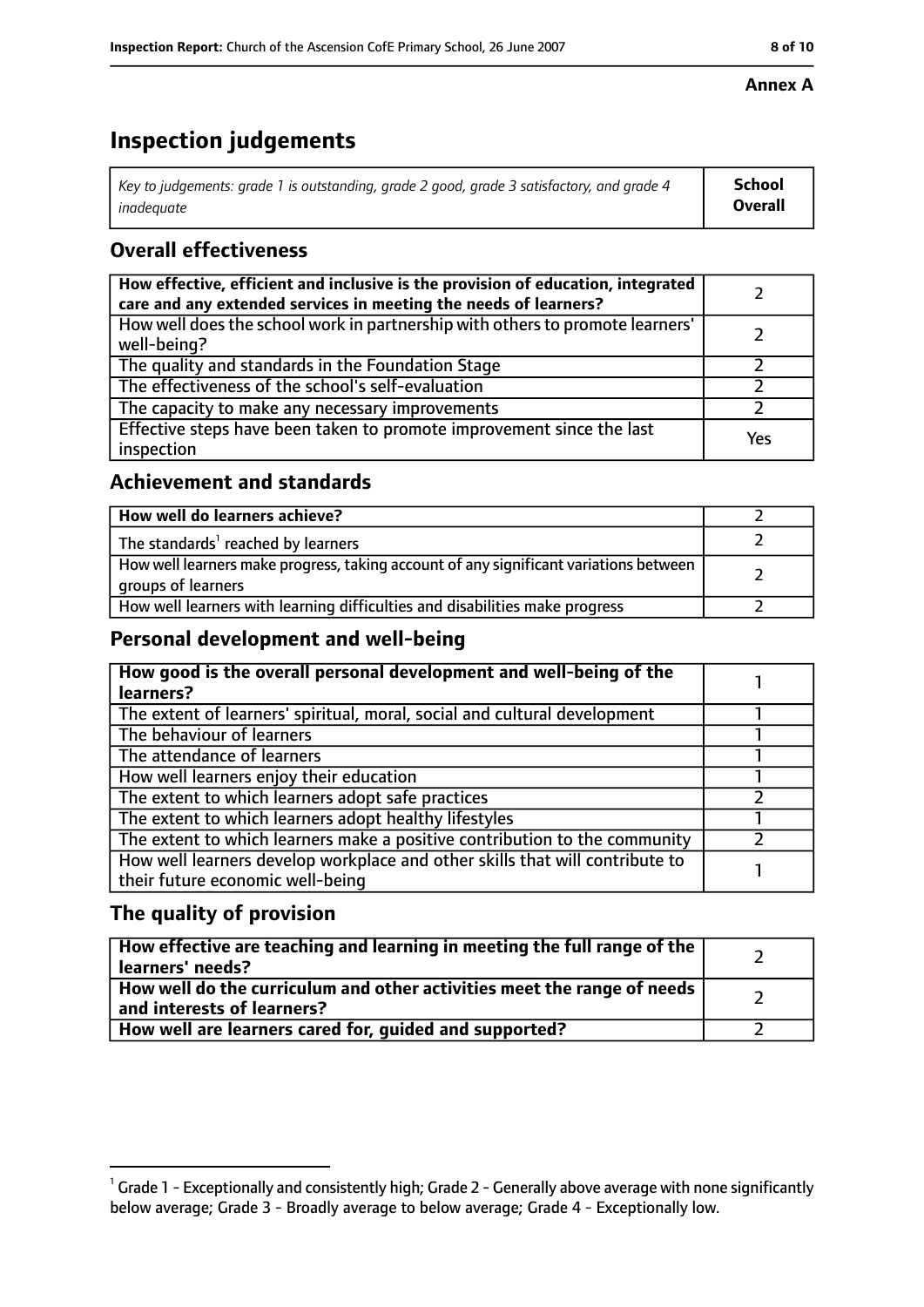#### **Annex A**

# **Leadership and management**

| How effective are leadership and management in raising achievement<br>and supporting all learners?                                              |     |
|-------------------------------------------------------------------------------------------------------------------------------------------------|-----|
| How effectively leaders and managers at all levels set clear direction leading<br>to improvement and promote high quality of care and education |     |
| How effectively performance is monitored, evaluated and improved to meet<br>challenging targets                                                 |     |
| How well equality of opportunity is promoted and discrimination tackled so<br>that all learners achieve as well as they can                     |     |
| How effectively and efficiently resources, including staff, are deployed to<br>achieve value for money                                          | 7   |
| The extent to which governors and other supervisory boards discharge their<br>responsibilities                                                  | 7   |
| Do procedures for safequarding learners meet current government<br>requirements?                                                                | Yes |
| Does this school require special measures?                                                                                                      | No  |
| Does this school require a notice to improve?                                                                                                   | No  |